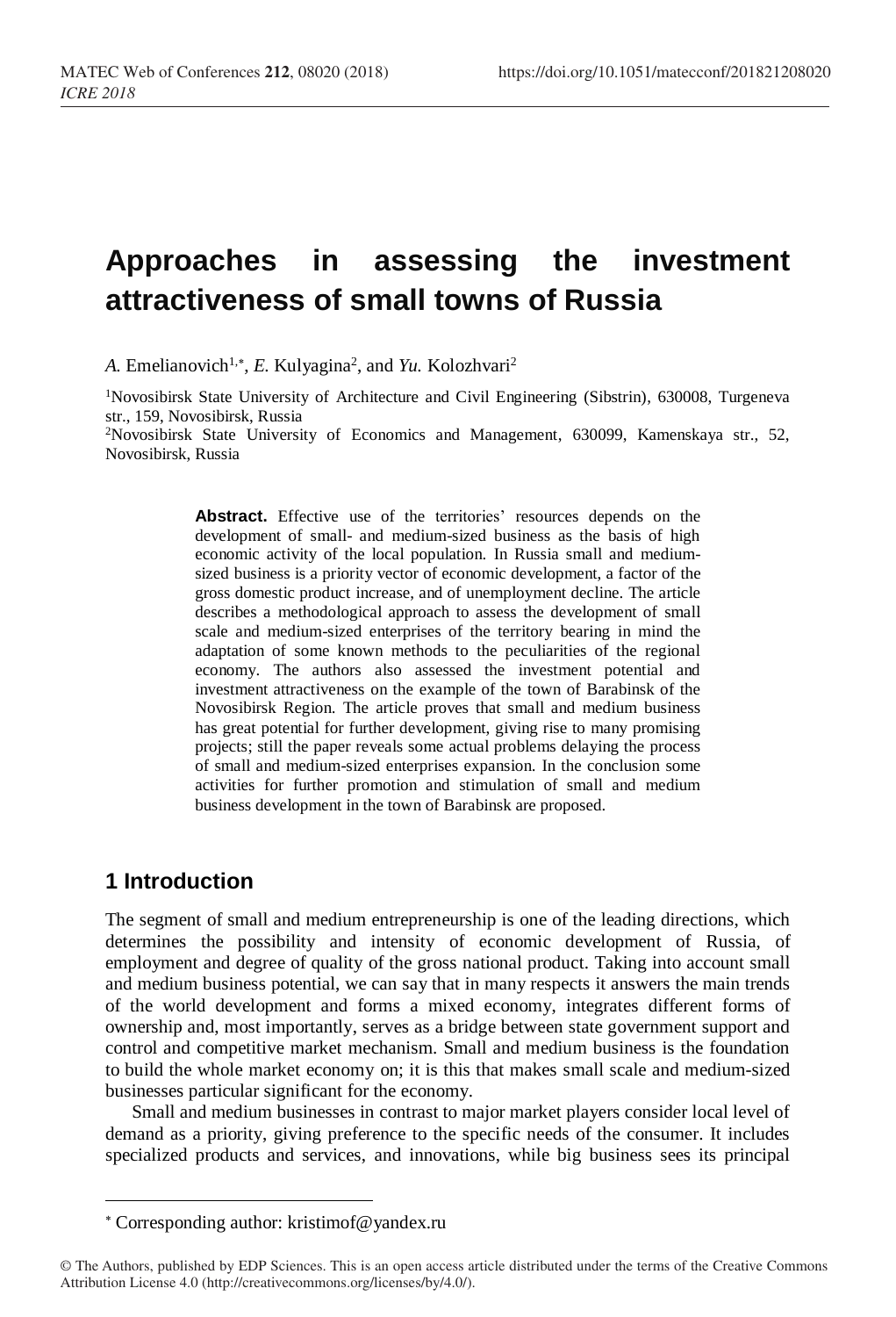goal in providing the basic needs of the population and the state. In general, small and medium business can be viewed as an independent player within the market niche it occupies, thanks to the lower production costs.

Naumov E.B. notes that the integrated development of the country and regions, as well as the potential of small- and medium-sized businesses, closely linked to the problem of attracting financial resources. Nowadays, the regions are relatively independent in their development due to the decentralization of authority. It means that the local authorities' essential task is to develop the programs on attracting investment in small and medium business of the region [6].

According to Kovalenko E. G., due to the fact that regional authorities are limited in their financial recourses, the key areas of the economy, including small-l and medium-sized businesses suffer from the funding gap. In these circumstances, the efforts to increase investment flows from commercial investors by improving investment attractiveness should be brought to the forefront [3].

The investment attractiveness is understood as a set of processes and factors that determine the investment behavior of investment entities in the region [4].

The degree of investment attractiveness of small and medium business of the region is evaluated according to a complex of factors, which should reflect both the inner state of the firm and the character of the environmental surrounding. The internal state of the firm directly depends on the processes taking place in it, while the rating of investment attractiveness depends on investment efficiency indicators, the company can control by using its leverage.

In Russia small and medium business has not been developed to play the role of the principal reformer of the economy, but now we can observe the huge potential of this segment, that allows to consider it as one of the main factors in the development of the economy, as the opportunities of entrepreneurship in Russia are not exhausted, moreover, up to now they haven't been used sufficiently.

Small and medium business has great potential for further development, giving rise to many promising projects. And still the problem hindering the process of small and medium business expanding could be unveiled as the problem of insufficient level of financing, or even the lack of funding, which in its turn is caused by the low stability and high risk of this type of business. This may also include insufficient government support, low investment opportunities of non-state institutions, high interest rates and strict criteria of commercial banks and other organizations.

When working on this article the authors used the following normative legal acts in the field of entrepreneurship: Federal law of 24 July 2007 No 209-FZ "On development of small and medium-sized enterprises in the Russian Federation"; Federal law of 08 August 2001 No. 129-FZ "On state registration of legal entities and individual entrepreneurs"; Federal law of April 05, 2013 №44-FZ "On contract system in procurement of goods, works, services for state and municipal needs"; Federal law of 26 July 2006 No. 135-FZ "On competition protection"; the Novosibirsk region law of 02.07.2008 No. 245-OZ "On development of small and medium-sized enterprises in the Novosibirsk region"; the Novosibirsk region law from16.10.2003 No. 142-OZ "On taxes and features of taxation of particular categories of taxpayers in the Novosibirsk region"; a schedule plan (road map) for development of small and medium enterprises in 2017 in the Novosibirsk region, as well as statistical data of the Russian Federation and the Novosibirsk region.

The relevant scientific literature on the research topic served as methodological and informative framework of the article, together with educational and methodical manuals of the following authors: Ivashentseva, T. A., Slastyonova K. I., Bondareva O. V., Misich M. A., Visotskaya O.A., Rabtsevich A. A., Khasanova G. A., Dunaeva, A. I., Abalova N. O., Udain N. O., Akimov O. Yu., Maslov, L. V., Belokorovin E. A., Terebova S. V.,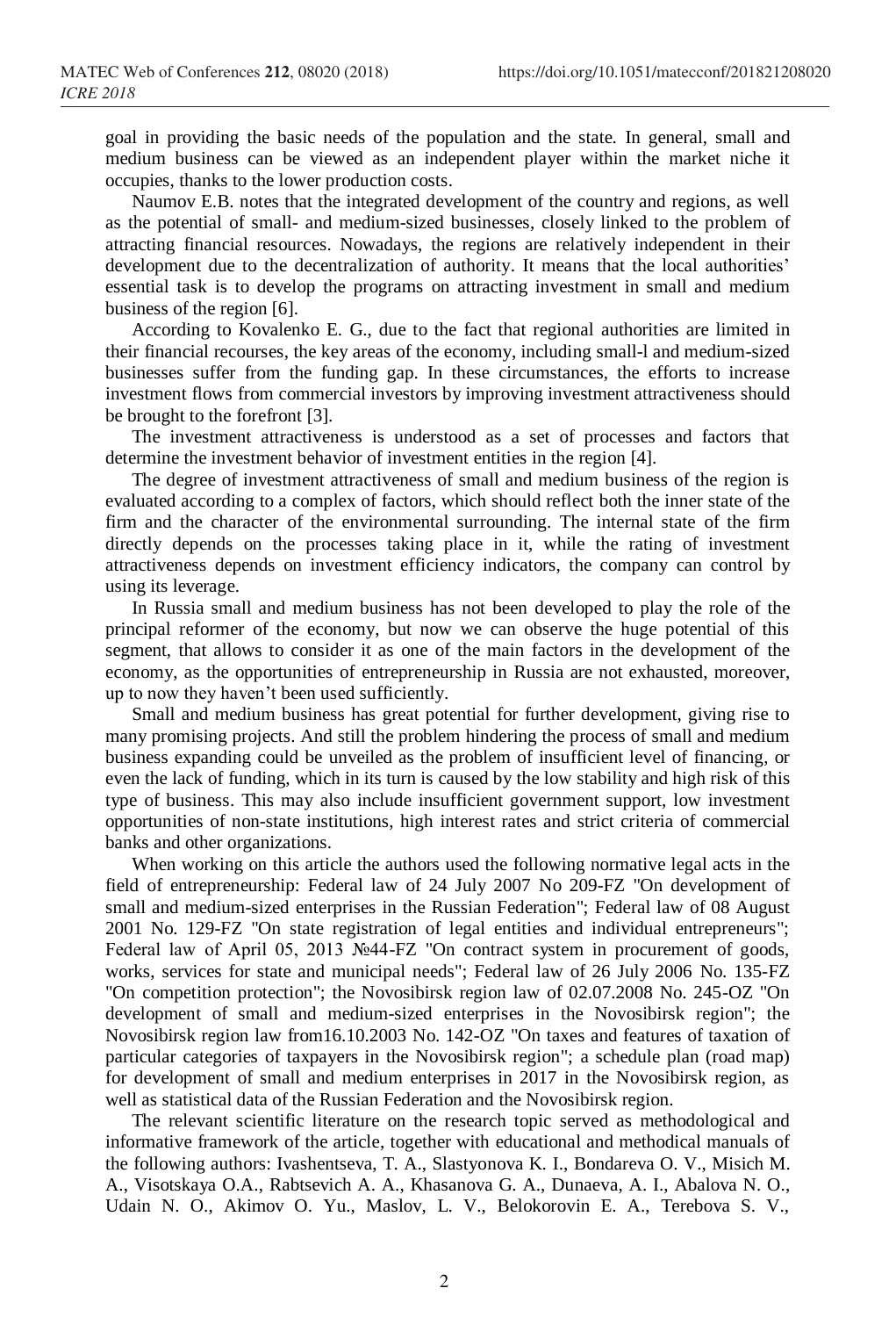Podolyakin O. V., Uskov V. S., Egorkina S. Yu., Volkova-Goncharova T. A., Gozman O., Moiseeva N. K.

The authors draw upon experience of such foreign researches as Fox Jeffrey J., Shrivenham Ali, Hayek F., Shumpert I., Coase R.

#### **2 Experiments**

The integral index of investment potential is one of the methods of assessment of the region investment attractiveness. The methodology is based on the determination of the investment potential levels and risk of the region; it gives an opportunity to use a complex approach to the analyzed situation [5].

Indicators which are investment significant in the calculation of the integral index of the investment attractiveness:

I. Indicators of the investment potential of the territory.

- A. Economic and investment potential:
	- GRP per capita, RUB.;
	- investments in fixed assets per capita, RUB.;
	- volume index for investments, % to previous year;
	- trade turnover, million rubles.

B. Productive and financial potential:

- industrial production index, % to the previous year;
- share of employment in the SMBs, % of total employment;
- volume of innovative products, (million rubles);
- retail trade turnover per capita, RUB.;
- volume of paid services per capita, RUB.;
- amount of work performed in construction, mln RUB.;
- agricultural products, million rubles

Social potential:

- density of roads, (km per 1000 square km of the territory);
- housing area implementation per 1,000 persons (square meters of the total area);
- economically active population, thousand people;
- average cash income for the population, RUB./ a month.

II. Indicators of socio-economic and environmental security.

- number of unemployed, thousand people;
- specific weight of loss-making enterprises, % from total number of organizations;
- number of registered crimes per 100 000 people;

- population with monetary incomes below the subsistence minimum, % of the total population.

Usual way to calculate the value of these indicators is to use information resources of statistics, various research studies, as well as competent experts survey.

As the indicators of the investment potential are diverse, in order to be reduced to the integrated index they need to be estimated by the formula 1 [1], which is taken to be multivariate. This formula is used quite frequently in the studies of the regional economy. But first, values of partial indicators should be reduced to common quantity. This procedure is called standardization and is carried out by classifying values of each partial index of the region to the standard deviation of these indicators.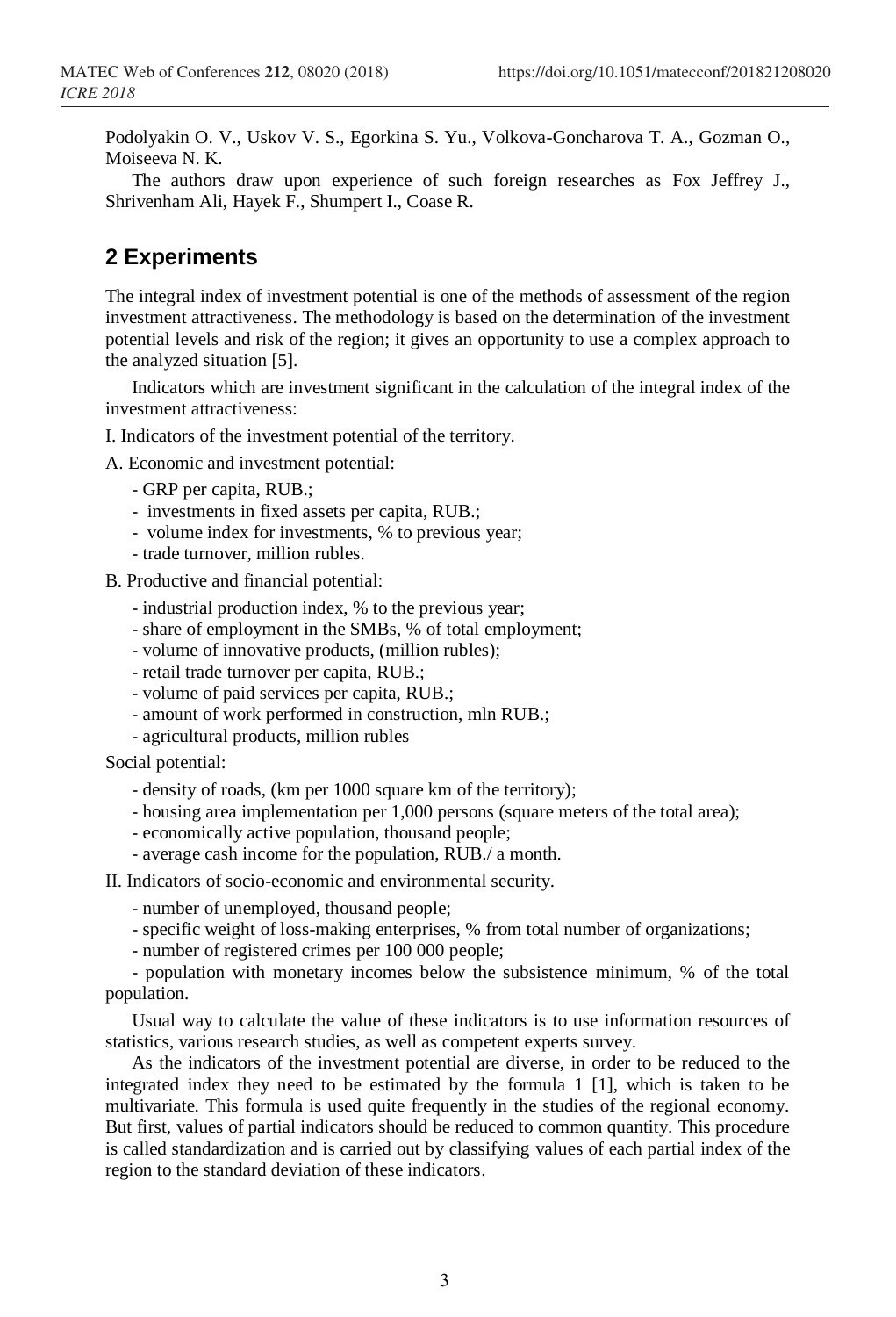$$
X_{it}^{pot} = \frac{\sum_{s=1}^{n} x_{sit}^{pot} \times k_{st}^{Pot}}{\sum_{s=1}^{n} k_{st}^{pot}}
$$
(1)

where  $X_{it}^{Pot}$ 

– integral indicator of the investment potential of the t-th year of the i-th region;

 $k_{st}$ <sup>Pot</sup> - weighting factor of significance of the s-th partial indicator of the investment potential in the t-th year;

 n – number of standardized partial indicators, which are the factors of the formation of the integral level of regions investment potential;

t – number of years of the period under review;

s – the number of partial indicators;

 $x_{sit}$  – the value of the s-th partial standardized indicator of the i-th region in the t-th year.

Partial indicators are ranked in accordance with the level of their significance, on condition that the socio-economic and environmental indicators are to be calculated inversely.

Each indicator of investment potential has its own weighting factor in percentage terms, the summation of which provides a result equal to 100%. These factors are presented in table 1.

| Indicator                                                               | Weighting coefficient, % |
|-------------------------------------------------------------------------|--------------------------|
| GRP per capita                                                          | 15                       |
| Investments in fixed assets per capita                                  | 12                       |
| Volume index for investments                                            | 9                        |
| Industrial production index                                             | 5                        |
| Share of employment in the SMBs                                         | 7                        |
| Retail trade turnover per capita,                                       | 5                        |
| Amount of work performed in construction                                | 7                        |
| Agricultural products                                                   | $\overline{2}$           |
| Density of roads                                                        | 3                        |
| Number of telephones                                                    | 4                        |
| Housing area implementation per 10000 persons                           | 5                        |
| Economically active population                                          | 3                        |
| Average cash income for the population                                  | 3                        |
| Number of unemployed                                                    | 7                        |
| Specific weight of loss-making enterprises                              | 5                        |
| Number of registered crimes per 100 000 people                          | 4                        |
| Population with monetary<br>incomes below<br>the<br>subsistence minimum | 4                        |

**Table 1.** The value of the weighting coefficients of the investment-relevant indicators.

The obtained result should be compared with the values in table 2.

**Table 2.** Classification of regions according to the degree of their investment attractiveness.

| Characteristic of the region         | Index value        |
|--------------------------------------|--------------------|
| Most investment attractive region    | $0.4$ or more      |
| High attractiveness of the region    | 0,1776-0,3999      |
| Average attractiveness of the region | 0.1775             |
| Attractiveness of below-average      | $0.06,-0.1774$     |
| Minimum attractiveness               | Less than $0.0599$ |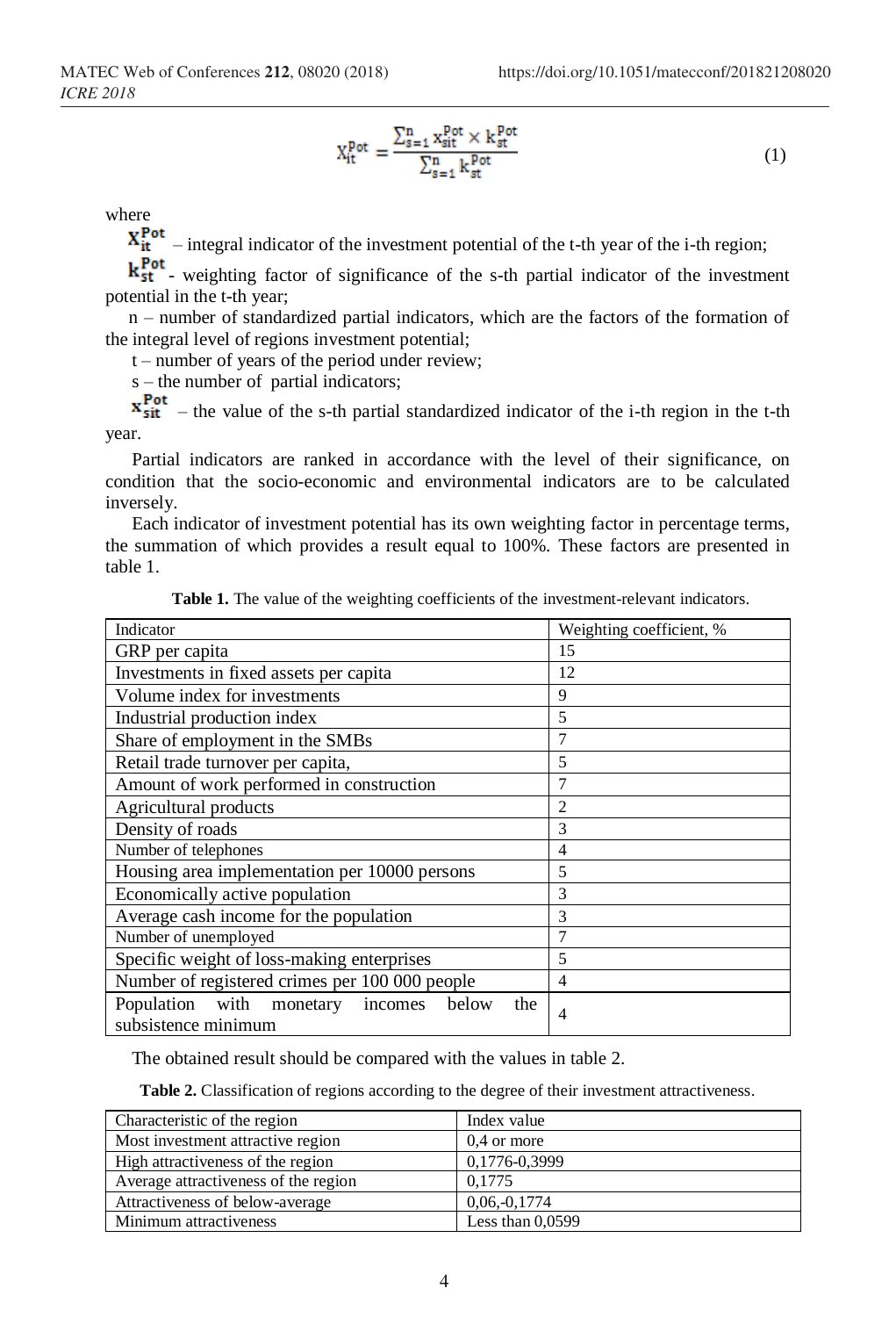This method gives an opportunity to gain a complex objective assessment of investment attractiveness of the region if to compare it with other regions in the light of the influence of various external and internal factors. It should be noted that calculations could be based on a greater number of factors, however, only those that are most significant for investments and may affect them are taken into account.

### **3 Results**

According to the Decree of the Government of the Novosibirsk region No. 14-p on approval of the state program of the Novosibirsk region "Development of small and medium-sized enterprises in the Novosibirsk region in 2017-2022", small and medium business is one of the priorities of the region policy [7].

As of today, we can observe some stability and a slight increase in the total number of small and medium-sized businesses, shown in figure 1.





From the figure given above we can see that the dynamics of the number of enterprises of small- and medium-sized business of the Novosibirsk region is generally fits well with the tendencies inherent to the Russian Federation.

To calculate the integral index of the investment potential of the town of Barabinsk we used the above information together with statistical data. Statistics are presented in table 3.

| Indicator                                                    | Indicator value |
|--------------------------------------------------------------|-----------------|
| GRP per capita                                               | 212352          |
| Investments in fixed assets per capita, thousand RUB         | 331,5           |
| Volume index for investments %                               | 50,5            |
| Industrial production index %                                | 97,8            |
| Share of employment in the SMBs %                            | 8.9             |
| Retail trade turnover per capita, mln RUB                    | 2718,3          |
| Volume of paid services per capita                           |                 |
| Amount of work performed in construction, mln RUB            | 231             |
| Agricultural products, million rubles                        | 981             |
| Density of roads, (km per 1000 square km of the territory)   | 151             |
| Number of telephones                                         | $\mathcal{L}$   |
| Housing area implementation, square meters per 1,000 persons | 199,47          |
| Economically active population, thousand people;             | 13499           |
| Average cash income for the population, RUB.                 | 12675           |
| Number of unemployed                                         | 2377            |

**Table 3.** The data required for the calculation of the integral indicator.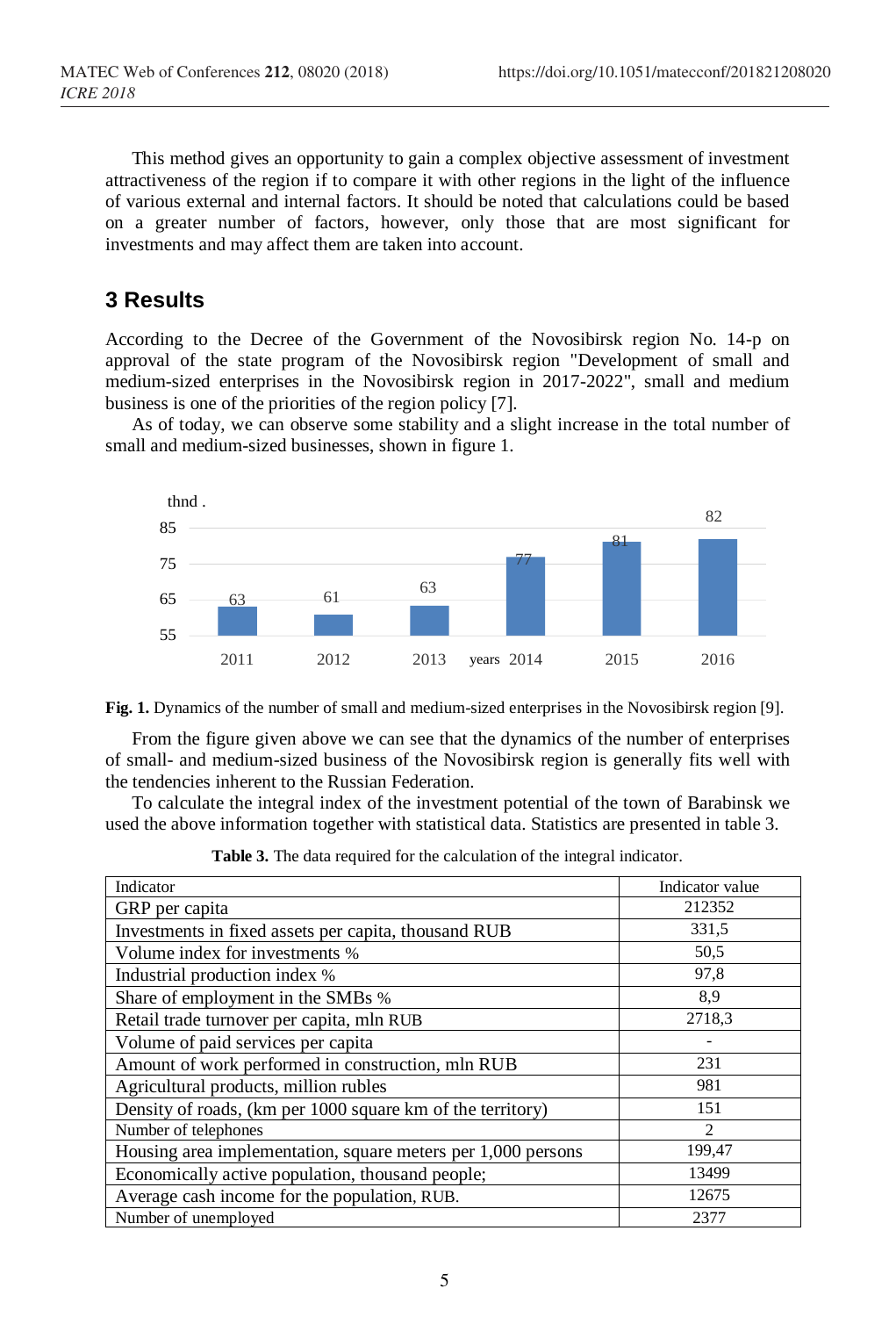| Indicator                                              | Indicator value          |
|--------------------------------------------------------|--------------------------|
| Specific weight of loss-making enterprises, %          |                          |
| Air pollutant emissions                                | $\overline{\phantom{a}}$ |
| Number of registered crimes per 100 000 people         | 31.7                     |
| Population with monetary incomes below the subsistence | 1954                     |
| minimum                                                |                          |

To standardize the values presented in table 3 we calculated the standard deviation, which is 51140,4.

On this basis, the standardized values of the integral indicator were calculated, with the results presented in table 4.

| Indicator                                                    | Indicator value |
|--------------------------------------------------------------|-----------------|
| GRP per capita                                               | 4,152334334     |
| Investments in fixed assets per capita, thousand RUB         | 0,006482156     |
| Volume index for investments %                               | 0,000987478     |
| Foreign investments in the region economy                    | 0,001912383     |
| Industrial production index %                                | 0,000174031     |
| Share of employment in the SMBs %                            | 0,053153681     |
| Retail trade turnover per capita, mln RUB                    | 0,004516978     |
| Volume of paid services per capita                           | 0,019182489     |
| Amount of work performed in construction, mln RUB            | 0,002952656     |
| Agricultural products, million rubles                        | 0,000039100     |
| Density of roads, (km per 1000 square km of the territory)   | 0,003900440     |
| Number of telephones                                         | 0,263959657     |
| Housing area implementation, square meters per 1,000 persons | 0,247847149     |
| Economically active population, thousand people;             | 0,046479895     |
| Average cash income for the population, RUB.                 | 0,000606174     |
| Number of unemployed                                         |                 |
| Specific weight of loss-making enterprises, %                | 0,000619862     |
| Air pollutant emissions                                      | 0,038208547     |
| Number of registered crimes per 100 000 people               | 4,152334334     |
| Population with monetary incomes below the subsistence       |                 |
| minimum                                                      | 0,006482156     |

**Table 4.** The standardized values of the integral indicator.

On the basis of the presented data the integral indicator of the investment potential of the town of Barabinsk has been calculated. We used formula 1 for calculations.

The calculated value of the integral indicator is 0,006476586.

In order to obtain the total summery value of the investment attractiveness of the town of Barabinsk formula 2 were used:

$$
IA = Xi * 1/ IR
$$
 (2)

where IA — is the desired integral index of investment attractiveness of the region; Хi — integral indicator of the investment potential;

IR — average weighted index of the investment risk in the region.

According to statistics, the value of the average weighted index of the investment risk in the region is 0,215.

The calculation of the total integral index of investment attractiveness of the town of Barabinsk is: IA =  $0,0064766 * 1 / 0,215 = 0,030123656$ .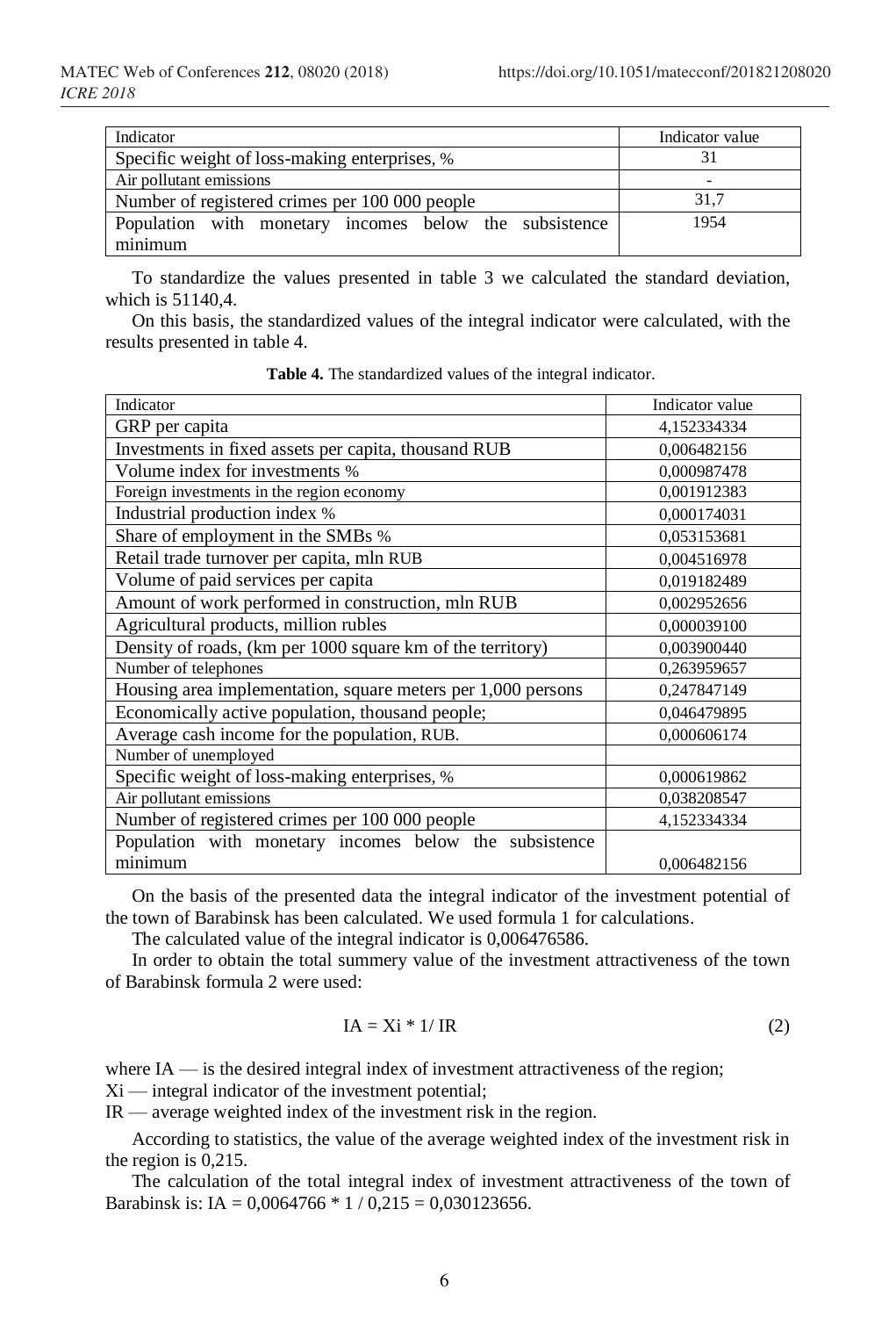This indicator provides the investor with the opportunity to determine the investment potential of the territory, and to compare it with those of other regions, i.e. this indicator could provide the total result only when being compared with other regions' indexes. However, this indicator is objective.

The result of the assessment, when being correlated with the data of table 2, revealed the unattractiveness of the town of Barabinsk for investors at the moment.

On the one hand, large-scale investment projects, as a part of reindustrialization program could be the ground for the town development, but they require fairly large investment resources, together with a long implementation period of the project. On the other hand, small and medium-sized business could be considered as the foundation of development of small towns, such as the town of Barabinsk. It surely is subjected to big risks in the period of recessionary phenomena in the economy, but is still more mobile and flexible when it comes to choosing the means to overcome he crisis.

It is necessary to diversify the sector nature of small businesses, to reveal priority sectors for financial support: today we observe a greater concentration of small scale business in retail trade, while young businessmen are willing to work in the real sector, and they also more willingly agree to work in other industry segments.

Besides, we'd like to identify competitive advantages, on the basis of which positive forecast for the development of small and medium businesses of the town of Barabinsk can be given:

1. Beneficial transport, economical and geographical position:

Barabinsk is an important railway junction of the Trans-Siberian Railway;

 availability of a Federal highway M51 "Baikal" and regional paved road "Zdvinsk-Arctic"; availability of the runway of the former airport.

2. The prospect of establishing the District Center for Economic Development and Social Service on the basis of the towns of Barabinsk and Kuibyshev (the distance between the towns is 10 km, the total population of about 100 thousand inhabitants).

3. Mineral resources: large deposits of brick clay; proven reserves of peat.

4. Thevicinity of trunk high pressure gas pipeline.

5. Availability of sites for housing construction, construction of commercial buildings and industrial facilities, social infrastructure facilities.

6. Natural and climatic conditions for development of processing industry, including agricultural processing; availability of enterprises for the production of grain, milk, meat.

7. Availability of underused production capacity of plants.

8. Large cities such as Novosibirsk and Omsk are within reach; it provides additional possibilities in solving human resources policy (professional training in educational institutions); an effective marketing strategy makes this factor be crucial in providing additional opportunities for products marketing.

9. Active promotion of entrepreneurship by the city administration.

#### **4 Conclusion**

A great variety of methods of investment attractiveness of regions gives an opportunity to use the most relevant methods from the viewpoint of peculiarities of the region. The methodological approach described in the paper combines several approaches; it helps to assess the level of investment attractiveness of the region and to identify the potential of its growth. On the basis of the used methodology it is possible to conclude that the investment attractiveness of the town of Barabinsk is at a low level and the principal way of its development is the identification of "growth points" of the region and the development of labor potential necessary for the realization of the upcoming trends.